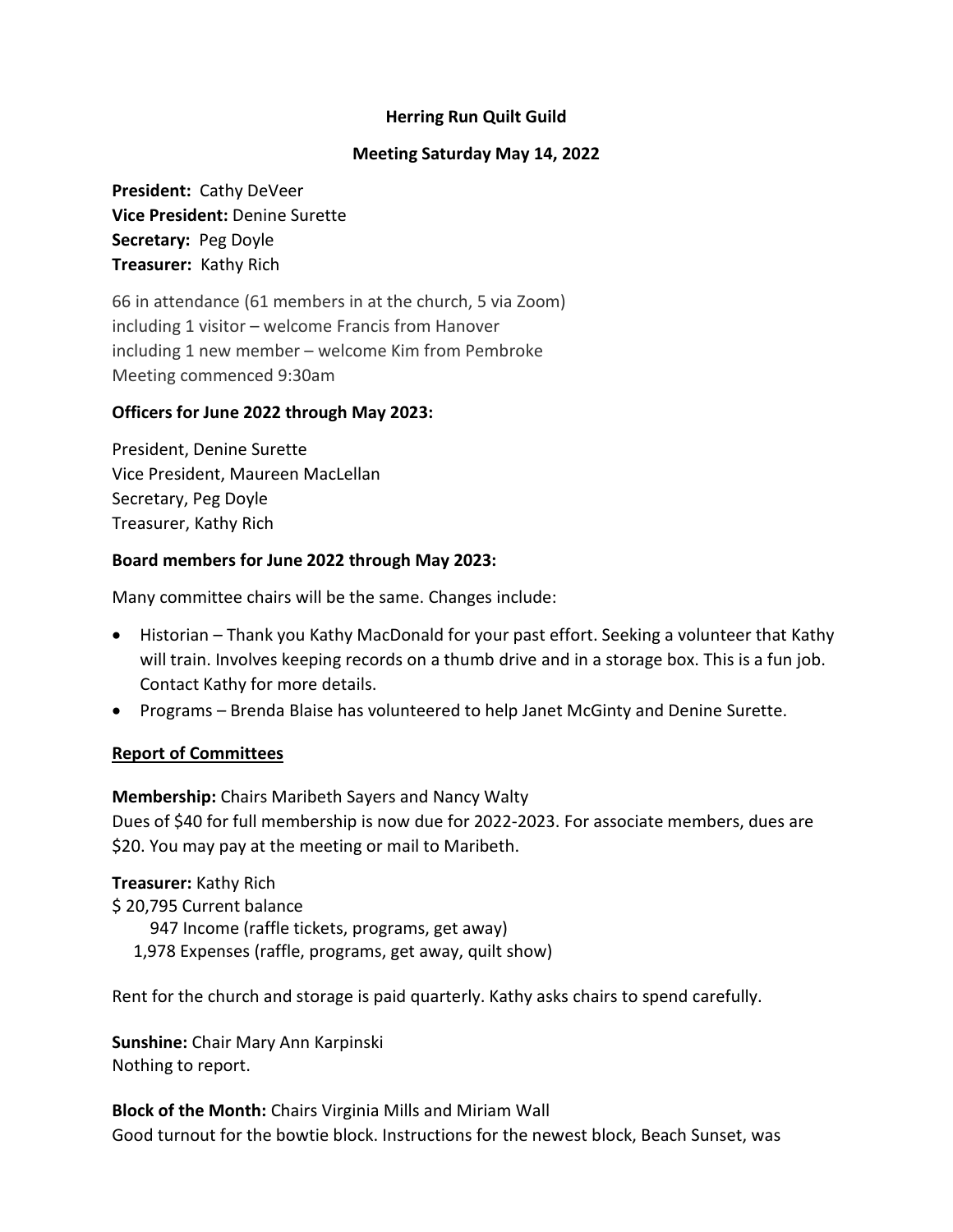handed out. The pattern is from Alexa Quilts with permission, and they ask that any person who makes a quilt from their pattern to contact them. https://www.pinterest.com/alexaquilts/alexa-quilts-patterns/

## **Comfort Quilts:** Chair Jen Cannizzaro

In Jen's absence, Joy handed out kits and accepted comfort quilts. The Ukrainian Lutheran Church in Jamaica Plaine will ship quilts to Ukraine. Drop off quilt location is in Framingham.

## **Getaway:** Chair Denise Fitzgerald

The guild thanks Denise for all her work. She was unable to attend the meeting but reports the facility was wonderful yet limited to 50-54 people. Denise will research other venues for next year and report at the June meeting.

**Historian:** Kathy MacDonald

Seeking a volunteer to be Historian for 2022 – 2023.

## **Hospitality:** Chair Linda Gigliotti

Thank you to those who brought refreshments and assisted. For our end-of-year June celebration, please bring individually wrapped sweets or fruit. The guild will provide sandwiches and drinks.

## **Newsletter:** Chair Anne Marie Stanton

The next newsletter will be August 1st with a deadline of the end of July for new submissions. Please submit notices of donations to the guild to print when appropriate.

# **Quilter's Raffle Basket:** Chairs Gina Szwedko and Kristen Anderson

This month's basket included a planter, jelly rolls, fat quarters, quilt magazine, and sewing notions. It was won by Mary Bell.

# **Librarian:** Chair Mary Bell

Contact Mary Bell if there are particular books you would like added to the library. Please check some out – they are there to circulate. Books for sale of \$1 were on display, making more room for new books.

**Programs**: Chairs Denine Surette and Janet McGinty

| May:  | Pat Harrison of Ocean Waves Quilting Co. presented her trunk show 101<br>Pounds of Award-Winning Quilts.                                                 |
|-------|----------------------------------------------------------------------------------------------------------------------------------------------------------|
| June: | Linda Warren Designs (http://lindawarrendesigns.com/) is scheduled for a<br>workshop (\$20) on using the Learning Curve Ruler to add circles to a quilt. |
|       | The June meeting theme is strawberries. Wear strawberry clothing if you<br>have any.                                                                     |
| Sept: | Instructions for the getaway block will soon be available by email and on                                                                                |

the website for members to make and bring in September for a give-away.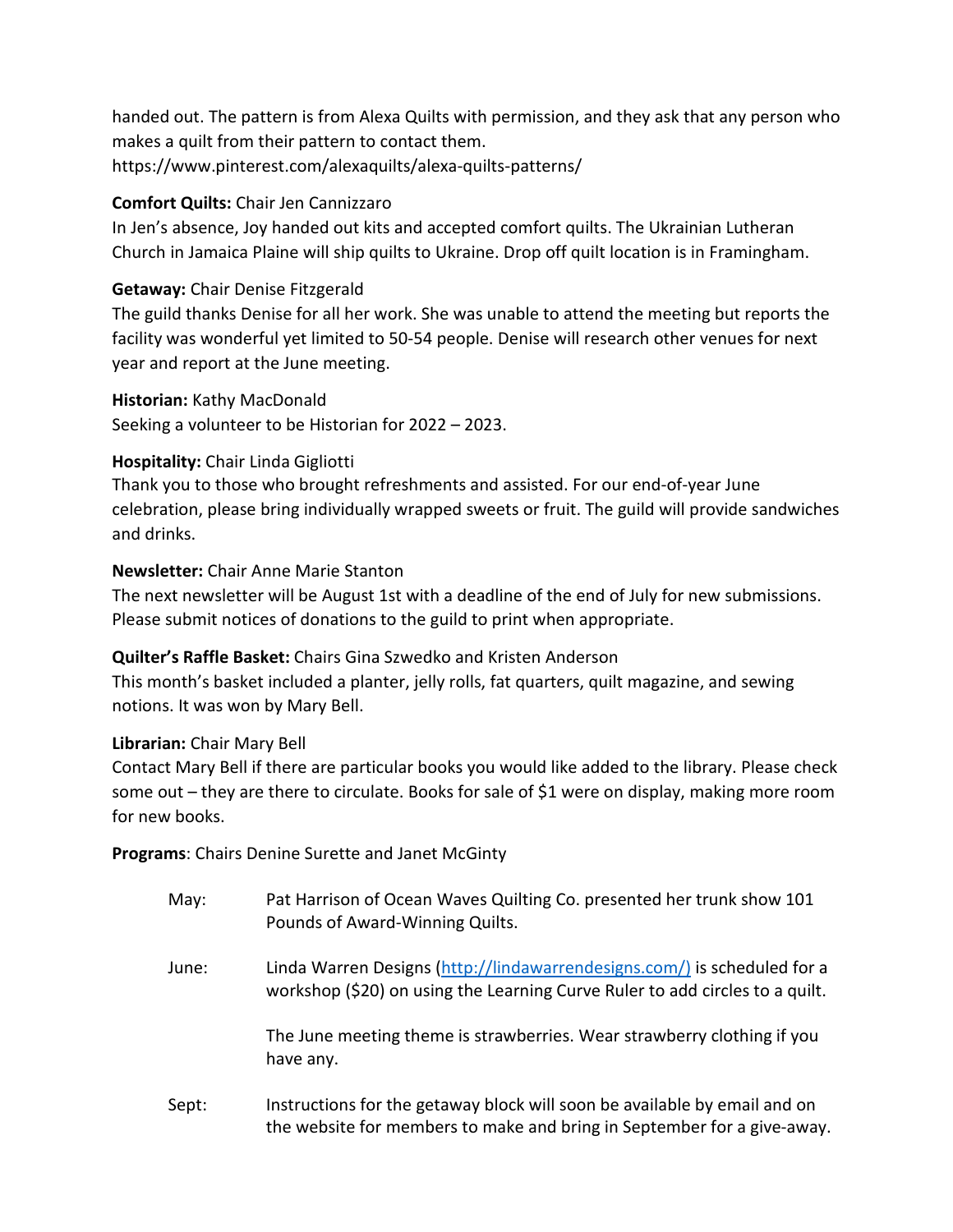## Oct: We are planning to invite quilt artist Sandra Mollon. <https://www.sandramollonquilts.com/>

#### **Quilt Museum Liaison:** Chair Charlene Shultz

[Exhibits at NEMQ](https://www.neqm.org/on-view-index) are wonderful. Let Charlene know if you use any of the complementary 8 tickets on hold at the museum for HRQG. Current exhibits are 3D quilts, string-pieced quilts, and star quilts.

**2022 Quilt Show:** Chairs Rosemarie Gentile and Holly Carpenter

Everything is going great. **Before the June meeting at 8:30am** there will be a meeting of the quilt show committee members.

Quilt Entries. The 1<sup>st</sup> quilt entry form has been received (from Edith). Please send a color print of your quilt along with your form. Bring to June meeting or mail to Mary Ann Karpinski.

Raffle. Raffle tickets are available from Rosemarie. Each member is asked to sell at least 10 raffle tickets. Take extra if you can deliver them to members who cannot attend the meeting.

Postcards and bookmarks. Available at the meeting and also sent to members via email to forward on to friends. Take a stack to distribute.

Posters. Ann Marie Stanton has 8.5x11 flyers for members to put on display in the community in August in areas such as store fronts and bulletin boards. Pick up at our June meeting.

Volunteers. Cathy DeVeer volunteered to organize the entry table during Friday set up. Denise is making sign-up sheets for working the show Sat/Sun.

Silent Auction will be coordinated by Joy Lavery. Small items are best: table runners, books, baby quilts, crafty things, and quilt kits. Also, 2 baskets will be created, one with pink and white 9.5" unfinished blocks and a second with bright batik 9.5" unfinished blocks. Members are asked to contribute blocks using any pattern. Bring donations any time – even our Sept meeting.

Raffle Baskets. We expect 17 raffle baskets and are accepting donations of fat quarters. Batiks have always been popular.

**2022 Quilt Challenge:** Mary Ann Karpinski

"No two people see a rainbow the same way" is the theme with the size of 24"x 20".

**2022 Hanover Day Quilt Show**: Chair Holly Carpenter